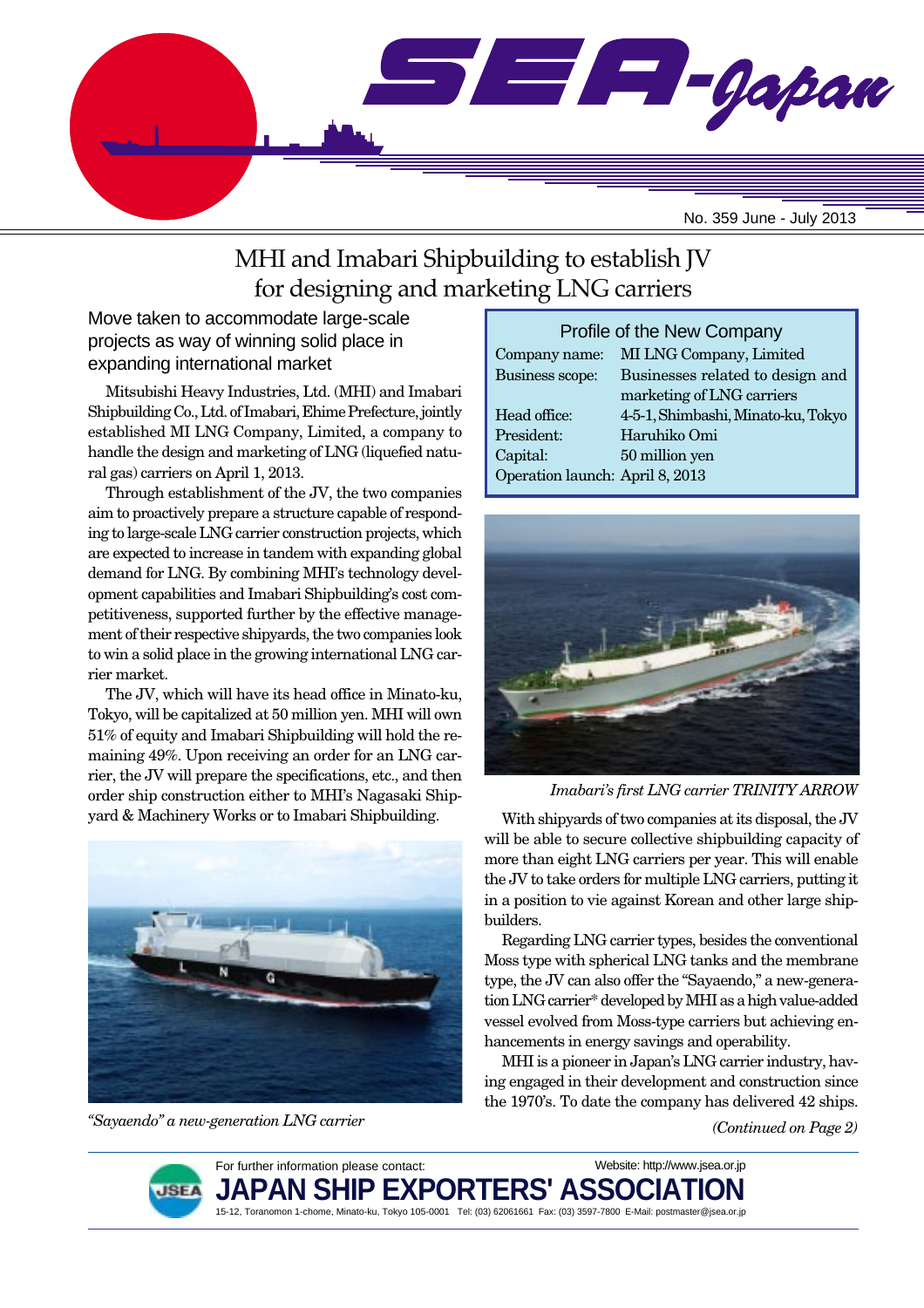Imabari Shipbuilding, Japan's largest shipbuilder in terms of both tonnage and sales revenue, is one of major shipbuilding dedicated companies in Japan that include LNG carriers in its portfolio.

Imabari, which has 110 years of experience in shipbuilding, concluded a license agreement with GTT in the year 2000, developed new vessel design with membrane-tank method Mark-III system, and in 2008, constructed 1st 154,000m3 LNG carrier, largest at the time in the world. By adopting trapezoidal tank for the first time as Mark-III system, the vessel has increased tank capacity with slimlined hull shape, which gave higher competitiveness to the vessel.

The company has been continuously deploying the marketing, investigation on new technology such as ME-GI engine and Mark-III Flex system, study on new Panama Canal and varied trade pattern of LNG. Nowadays, Imabari is developing new design of 178,000m3 LNG carrier with ME-GI system.

Last year, in May MHI agreed with Imabari Shipbuilding to collaborate in container carrier technology, and in July to license manufacture and marketing rights of deck machinery. In October, the two companies jointly received an order for two highly energy-efficient, nextgeneration pure car and truck carriers from Nippon Yusen Kabushiki Kaisha (NYK Line). This increasingly close relationship between MHI and Imabari Shipbuilding resulted in the latest collaboration agreement.

Owing to the suspended operation of nuclear power plants in Japan in the wake of the Great East Japan Earthquake, demand for LNG as a fuel for power generation has been expanding not only in Japan but also globally. In addition, as a direct outgrowth of the "shale gas revolution" in the U.S., the share of North American LNG in the global market is expected to increase, resulting in a trend toward longer transport distances. With volume growing and transport

*(Continued from Page 1)* ME-GI system. distances lengthening, the number of LNG carriers required is expected to increase. As a result, in order for industry players to attract orders, their shipyards must be structurally prepared to accommodate construction of multiple carriers within in a short period.

> Going forward MHI and Imabari Shipbuilding will explore demand for LNG carriers widely as they look to gain an edge in this increasingly competitive market.

**\*Note:** The "Sayaendo" has a peapod-shaped continuous cover over spherical LNG tanks, which is integrated with the ship's hull. This innovative design enables a more efficient overall ship structure and reductions in ship weight and size. MHI has now completed the new vessel's development and received orders for five units. The first ship is currently under construction.

### JMU completes 8,600TEU container vessel, HANOI BRIDGE

Japan Marine United Corporation has delivered the 8,600TEU container vessel, HANOI BRIDGE (Hull No. 3290), at its Kure Shipyard. The HANOI BRIDGE is a large container vessel, and JMU devoted its sophisticated shipbuilding technology and experience to this vessel.

For the sake of economical operation on container trades, the electronically controlled main engine is installed on this vessel. Moreover, the latest systems are applied to achieve more optimum operation, which include the turbo charger cut-off system and inverter-controlled cooling sea water pump. These systems contribute to saving fuel oil consumption and reducing exhaust gas emissions.

JMU has designed this vessel with the latest technology such as CFD analysis, 3D-FEM ship-model analysis, walk-through simulation, and equipment installation simulation utilizing the CIM system Ajisai which JMU developed.

Principal particulars  $L (o.a) x B x D:$  about 334.55m x 45.60m x 24.40 m

DWT/GT: about 97,000 t/97,000

Loading capacity: 8,600 TEUs Main engine: MAN B&W 9K98ME Mark VI diesel x 1 unit MCR: 51,480 kW x 94.0 rpm Classification: NK Completion: March 28, 2013

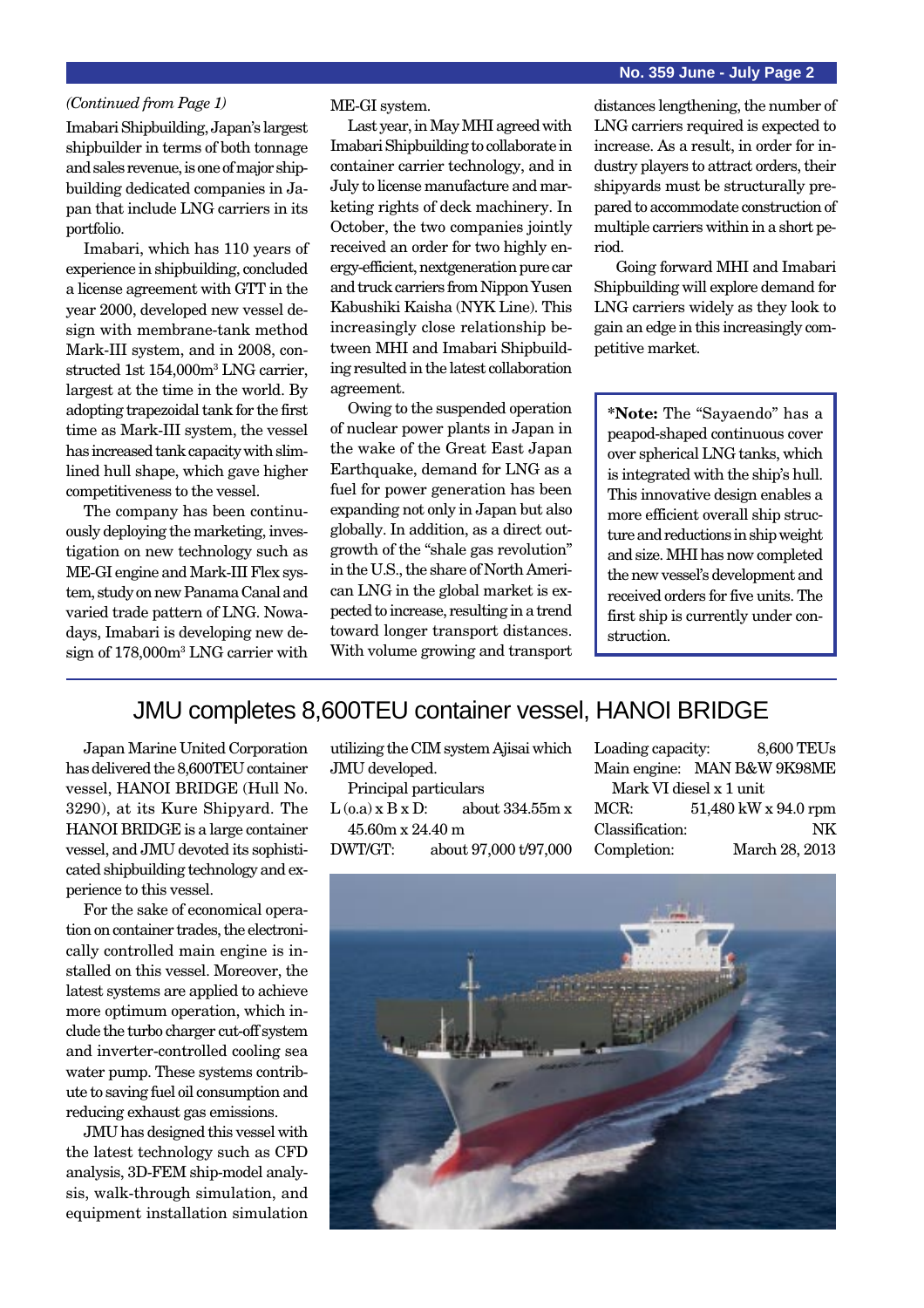### Kawasaki completes 58,635DWT bulker, GLOBAL VENUS

Kawasaki Heavy Industries, Ltd. completed construction of the 58,635DWT bulk carrier, GLOBAL VENUS (HN: 1700), for the delivery to Global Paradise S.A. on March 29, 2013. This bulk carrier is the 27th delivery of the 58,000DWT series developed by Kawasaki.

The bulk carrier is the flush deck type with a forecastle and has five cargo holds capable of loading grains, coal, ore, steel products, etc. Four deck cranes are installed between the hatch covers on the ship centerline, which facilitates cargo-handling at ports insufficient for cargo-handling facilities on land.

The vessel can achieve maximum fuel saving with the latest technologies, including an energy-saving main diesel engine, highly efficient propellers, the Kawasaki rudder bulb system with fins (RBS-F), as well as a

smooth bow shape designed to reduce wave resistance, which all contribute to the vessel's enhanced propulsion performance.

The main engine and generator engine comply with the Tier II NO<sub>v</sub> emission standards set by

the International Convention for the Prevention of Pollution from Ships.

Principal particulars

 $L$  (o.a.) x  $L$  (b.p.) x  $B$  x  $D$  x d: 197.00m x 194.00m x 32.26m x 18.10m x 12.65m DWT/GT: 58,635t/33,126

Caro hold capacity:  $73,614 \text{ m}^3$ 



Main engine: Kawasaki-MAN B&W

| 6S50MC-C7 diesel x 1 unit |                    |  |
|---------------------------|--------------------|--|
| MCR:                      | 8,630 kW x 116 rpm |  |
| Speed, service:           | about 14.5 kt      |  |
| Complement:               | 24                 |  |
| Classification:           | ΝK                 |  |
| Registry:                 | Vanuatu            |  |
|                           |                    |  |

### Sanoyas completes 4,300,000cf wood chip carrier, DRAGON SKY

The wood chip carrier DRAGON SKY built at the Sanoyas Mizushima Shipyard was delivered to Ocean Woodland Shipping Co., Ltd. on February 26, 2013.

This vessel is the Sanoyas developed 4.30 million cubic feet (approximately  $121,000$ m<sup>3</sup>) type wood chip carrier with wide beam and shallow draft, with one of the largest cargo hold capacities in the world. This vessel is the first to apply the fuel oil tank protection regulation and Performance Standard for Protective Coatings (PSPC) of the International Maritime Organization.

The vessel is the flush deck type with the aft engine room and accommodation house. The cargo space is divided into six holds, the structures of which are designed and arranged for efficient loading and unloading of wood chips. This type of vessel has greater depth than the conventional bulk carrier of the same deadweight class due to its design to carry lowdensity bulk cargoes like wood chips.

For improvement of propulsion efficiency, the vessel is equipped with a low-speed and long-stroke main engine combined with a high-efficiency propeller. Moreover, the Sanoyas en-



ergy saving device STF (Sanoyas-Tandem-Fin, max. 6% energy saving) is installed on the stern shell. This contributes to the reduction of  $CO<sub>2</sub>$ emissions.

A 975t/h chip

unloader, three deck cranes, and four hoppers are installed between the cargo hatches. The main belt conveyor is laid fore-and-aft over the main deck, and a shuttle conveyor is equipped on the bow to unload wood chip from the ship to a shore facility. Cargo handling equipments are designed for quick and safe unloading work. Cargo hatch covers are the folding type driven by the electro-hydraulic system.

Principal particulars

| Hull No.:                                         | 1311                                       |  |  |  |
|---------------------------------------------------|--------------------------------------------|--|--|--|
| $L$ (o.a.) x $L$ (b.p.) x $B$ x $D$ x d: 209.99 m |                                            |  |  |  |
| $x 204.00$ m $x 37.00$ m $x 22.85$ m $x$          |                                            |  |  |  |
| 11.929 m                                          |                                            |  |  |  |
| DWT/GT:                                           | 63,415 mt/49,718 mt                        |  |  |  |
|                                                   | Cargo hold capacity: $121,605 \text{ m}^3$ |  |  |  |
| $(4,294,466$ ft3) (grain)                         |                                            |  |  |  |
|                                                   | Main engine: MAN B&W 6S50MC-               |  |  |  |
| C7 diesel x 1 unit                                |                                            |  |  |  |
| MCR: 9,480 kW                                     |                                            |  |  |  |
| Speed, service: about 14.6 kt (at c.s.o.          |                                            |  |  |  |
| with $15\%$ sea margin)                           |                                            |  |  |  |
| Complement:                                       | 28                                         |  |  |  |
| Classification:                                   | NΚ                                         |  |  |  |
| Delivery:                                         | February 26, 2013                          |  |  |  |
| Registry:                                         | Panama                                     |  |  |  |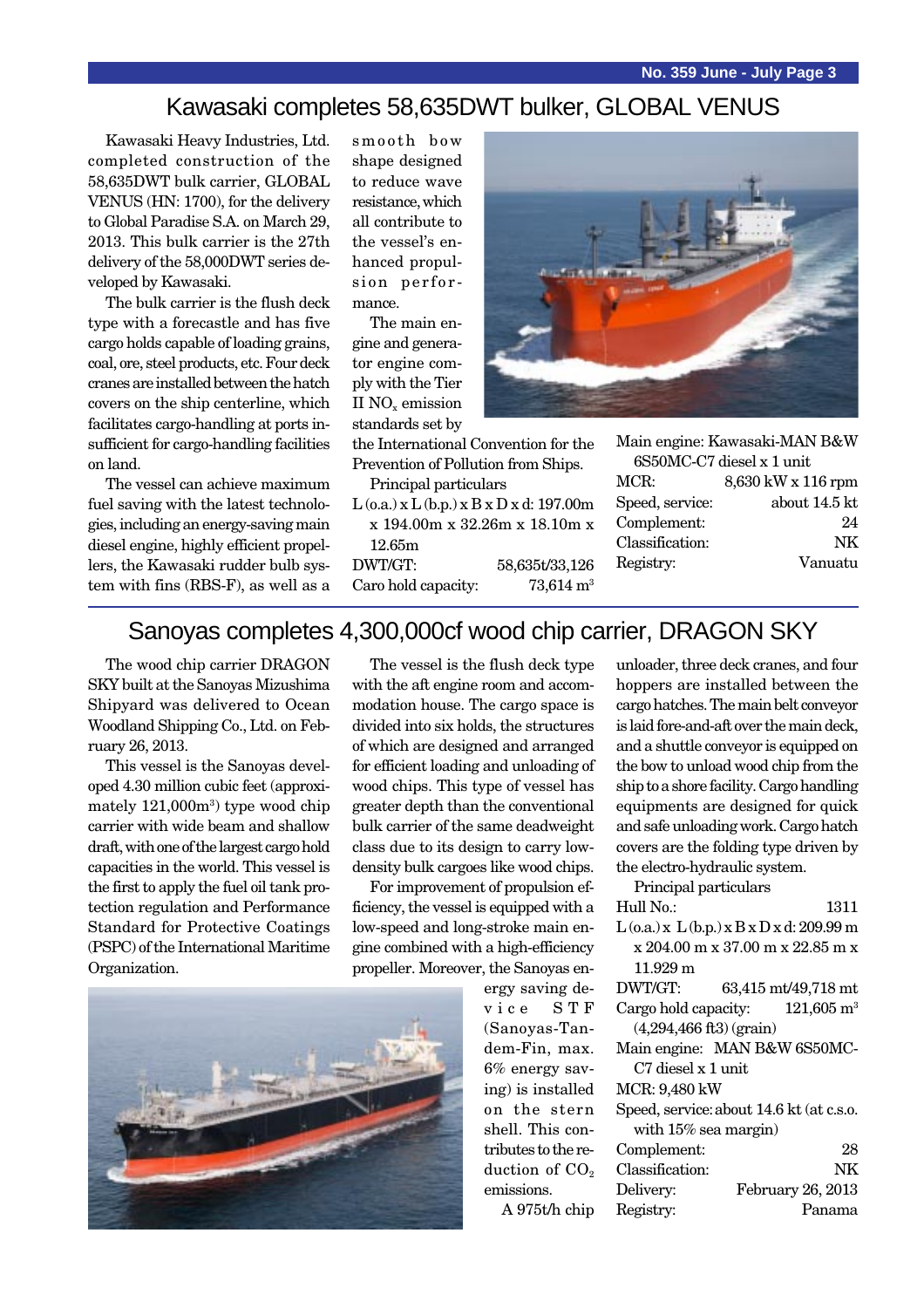### NAMURA completes 251,028DWT ore carrier, BSTEEL HARMONY

Namura Shipbuilding Co., Ltd. delivered the BSTEEL HARMONY, a 251,028 DWT ore carrier, to Star Bulk Carrier Co. S.A. at its Imari Shipyard & Works on February 26, 2013.

This is the ninth vessel of 250,000 DWT type ore carriers called WOZMAX. The principal dimensions of the vessel satisfy the restrictions of Port Hedland, Port Walcott, and Dampier, which are the three major ports in Western Australia. To call at Ponta da Madeira in Brazil, the vessel has a suitable arrangement for mooring.

The main engine of the vessel is the MAN B&W 7S80MC-C (Mark 7) type, driving a single fixed pitch propeller. For fuel-economy operation, the Namura flow Control Fin (NCF) developed by Namura and a high-efficiency propeller are adopted for improved propulsion performance. Machinery in the engine room is automated on the basis of the NK M0 concept. In the cooling system of the ma-



chinery part, the central fresh water cooling system is used for easy maintenance. Moreover, the vessel has large capacity of water ballast pumps for quick operation during cargo loading. IMO PSPC-WBT is adopted for corrosion protection of water ballast tanks to increase safety of the vessel. The vessel complies with the requirements of the latest amendments of the international regulations at the construction stage.

Principal particulars

| $L$ (o.a.) x B (mld) x D (mld) x d (mld): |                       |  |  |  |
|-------------------------------------------|-----------------------|--|--|--|
| $329.95$ m x $57.00$ m x $25.10$ m x      |                       |  |  |  |
| $18.00 \text{ m}$                         |                       |  |  |  |
| DWT/GT:                                   | 251,028 t / 132,589 t |  |  |  |
| Main engine: MAN B&W 7S80MC-C             |                       |  |  |  |
| $(Mark 7)$ diesel x 1set                  |                       |  |  |  |
| Speed, service:                           | about 15.0 kt         |  |  |  |
| Complement:                               | 25                    |  |  |  |
| Classification:                           | NK                    |  |  |  |
| Registry:                                 | Liberia               |  |  |  |
|                                           |                       |  |  |  |

### Demonstration event of electronically controlled gas-injection diesel engine (ME-GI) for marine use

Mitsui Engineering & Shipbuilding Co., Ltd. (MES) in cooperation with Mitsui OSK Lines has recently carried out a full-scale demonstrational running of electronically controlled slow-speed diesel engine for marine use burning natural gas. This is the first of its kind in Japan and is called "ME-GI," and has confirmed that the engine has the same reliability with the oil-fired diesel engines used for almost all ocean going merchant ships



in the world.

This demonstration was carried out on the electronically controlled ME-GI of which fuel system was converted to gas burning system from conventional oil burning system temporarily. Heavy fuel oil is the most popular for marine diesel engine. However, natural gas is drawing attentions as a fuel of marine engines in near future in view of not only low emissions but also procumbent cost, which could become

> lower by a recent development of shale gas.

MES completed its power generation plant with slow-speed gas injection diesel engine (GIDE) in its Chiba Works in 1994. Through this operation, MES has carried out various reliability assessments and accumulated its various operation expertise of

such engine.

ME-GI, based upon such operational experiences, is a fusion of stateof-the art technologies such as electronic control technology and emission reduction technology. MES exerts its utmost efforts for further adoption of ME-GI to many commercial ships starting with LNG carrier.

In July last year, LNG carrier "Double Eco MAX" with ME-GI propulsion and with decreased fuel cost and  $CO<sub>2</sub>$  emission by 30% was developed by MES and put into market.

Through the demonstrational operation, MES has established not only a comprehensive control system of ME-GI including gas supply system but also the supply system of ME-GI to the customers.

MES will also establish a sales system to offer to customers ships with ME-GI propulsion system, which are economical and environmentally friendly as well.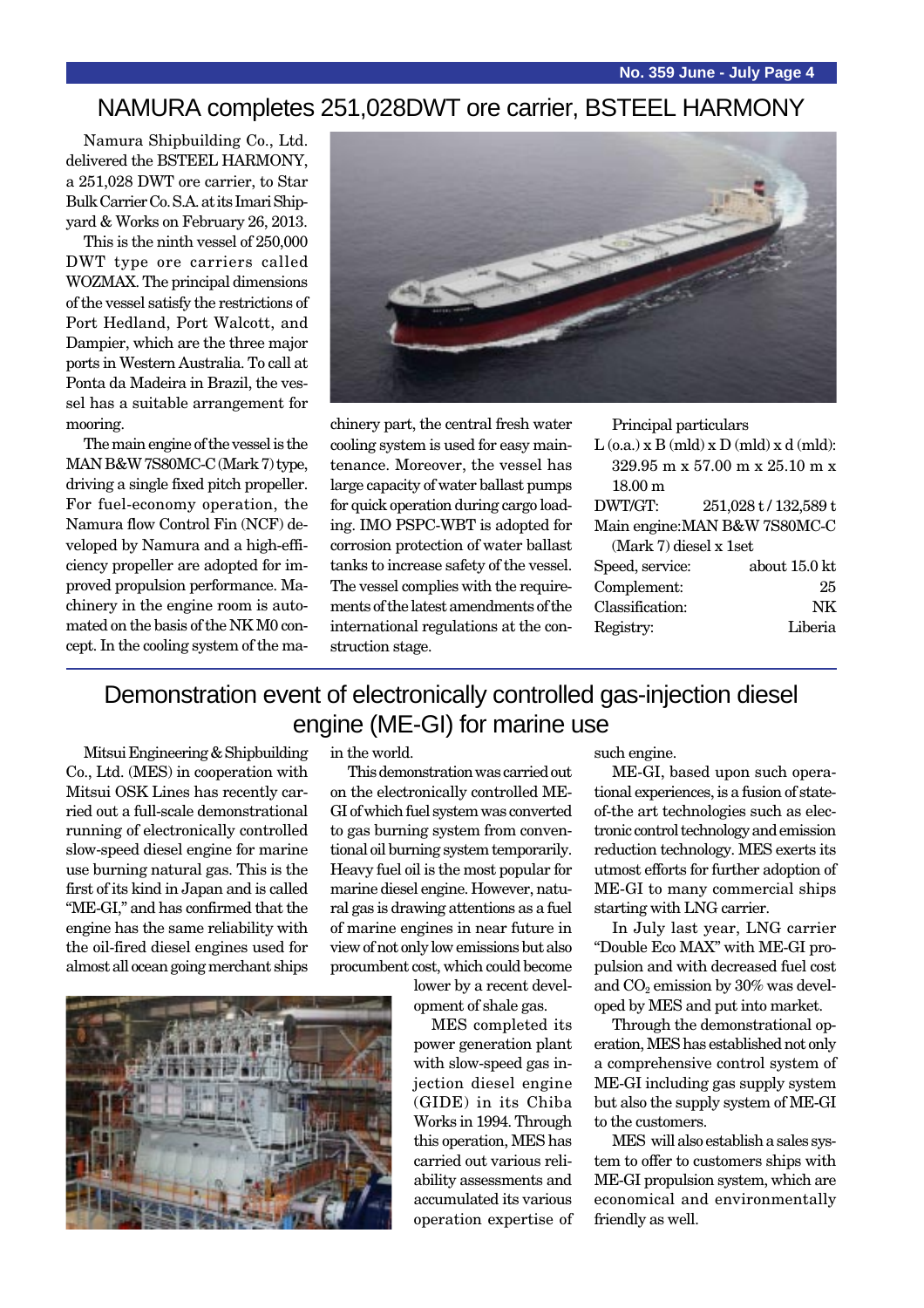The 106th Annual General Meeting of the Japan Ship Exporters' Association (JSEA) selected 30 directors and 2 auditors in Tokyo on May 24, 2013. Subsequently, the 584th Directors' Meeting selected Mr. Kazuaki Kama, Chairman of the Board, IHI Corporation, as the new JSEA President. Mr. Kama's tenure will last the usual two years. Mr. Kama will complete a two-year term as Chairman of the Shipbuilders' Association of Japan (SAJ) on June 18, 2013, having held the position since 2011.

At the same meeting, four Executive Vice Presidents of the JSEA were appointed: Mr. Kazuo Ohmori, Chairman of the Board, Sumitomo Corporation (reappointment); Mr. Shigemi Kurahara, Chairman of the board, Japan Marine United (reappointment); Mr. Toshihiko Kita, Managing



*New JSEA President Kama,*

Executive Officer and President, Machinery Division, Sojitz Corporation (reappointment); and Mr. Yukito Higaki, President, Imabari Shipbuilding Co., Ltd. (new appointment). Standing officers of JSEA include Mr. Satoshi Ito, Senior Managing Director (reappointment) and Mr. Hidetsugu Ueki, Director and Secretary General (new appointment).

### Naikai completes 38,300DWT cargo ship ECO SPLENDOR

Naikai Zosen Corporation completed construction of the 38,302DWT general cargo ship, ECO SPLENDOR, at the Innoshima Shipyard on May 20, 2013. This general cargo ship has been designed with double-side shells for every cargo holds for better safety in ship operation.

Should external damage occur, the inner shell of the vessel can prevent loss or outflow of cargoes and ensure the quality of cargoes. The double side shells complying with the international regulations also protect the fuel oil tanks for environmental conservation.

Thus, stronger structural performance and better stability are ensured against external damage than the conventional cargo ship.

The adoption of broad beam and shallow draught allows the vessel to enter shallow ports and navigating rivers, channels, and lakes. An adequate rudder area gives coursekeeping stability to the vessel despite the broad beam.

The vessel has a versatile cargo-

loading capacity for grains, coal, ore, steel products, and lumbers, etc. Of the total five cargo holds, the Nos. 2 through 4 holds are the box-shaped type. Four 30t deck cranes and wide hatch openings facilitate handling of particularly lengthy cargoes.

The vessel is an eco-ship that uses an economical low-speed main engine combined with a large-diameter propeller. The Super Stream Duct (SSD) and Surf-Bulb (Rudder Fin with Bulb) are installed for increased fuel efficiency. The Ax-Bow design also improves sea-keeping performance of the ship.

### **To our readers**

- Please notify us of any change in address by letter, telefax, or E-mail together with the old mailing label to ensure you continue to receive SEA-Japan.
- We welcome your comments about SEA-Japan. Please address all correspondence to the Japan Ship Exporters' Association (JSEA), or the Japan Ship Centre (JETRO) in London.
- Address (Tokyo): 15-12, Toranomon 1-chome, Minato-ku, Tokyo 105-0001 / Tel: +81-3- 6206-1661 Fax: +81-3-3597- 7800
- E-mail: postmaster@jsea.or.jp
- Address (London): Japan Ship Centre (JETRO), MidCity Place, 71 High Holborn, London WC1V6AL, UK / Tel: +44- 20 7421-8340 / Fax: +44-20 7421-0009 E-mail: Singo\_Tomomatsu@jetro.go.jp Portalsite: maritimejapan.com

#### Principal particulars

|                           | $L$ (o.a.) x $L$ (b.p.) x $B$ x $D$ x d: 183.00m |
|---------------------------|--------------------------------------------------|
|                           | x 177.00m x 30.60m x 14.50m x                    |
| 10.00 <sub>m</sub>        |                                                  |
| DWT/GT:                   | 38,302t/23,749                                   |
| Cargo hold capacity:      | 47,125.3m <sup>3</sup>                           |
| (grain)                   |                                                  |
|                           | Main engine: Hitachi-MAN B&W                     |
| 6S46MC-C8 diesel x 1 unit |                                                  |
| DCSO:                     | 5,760 kW x 107.0min <sup>-1</sup>                |
| Speed, service:           | about 14.1kt                                     |
| Complement:               | 25                                               |
| Classification:           | NK                                               |
| Registry:                 | <b>Hong Kong</b>                                 |
| Completion:               | May 20, 2013                                     |